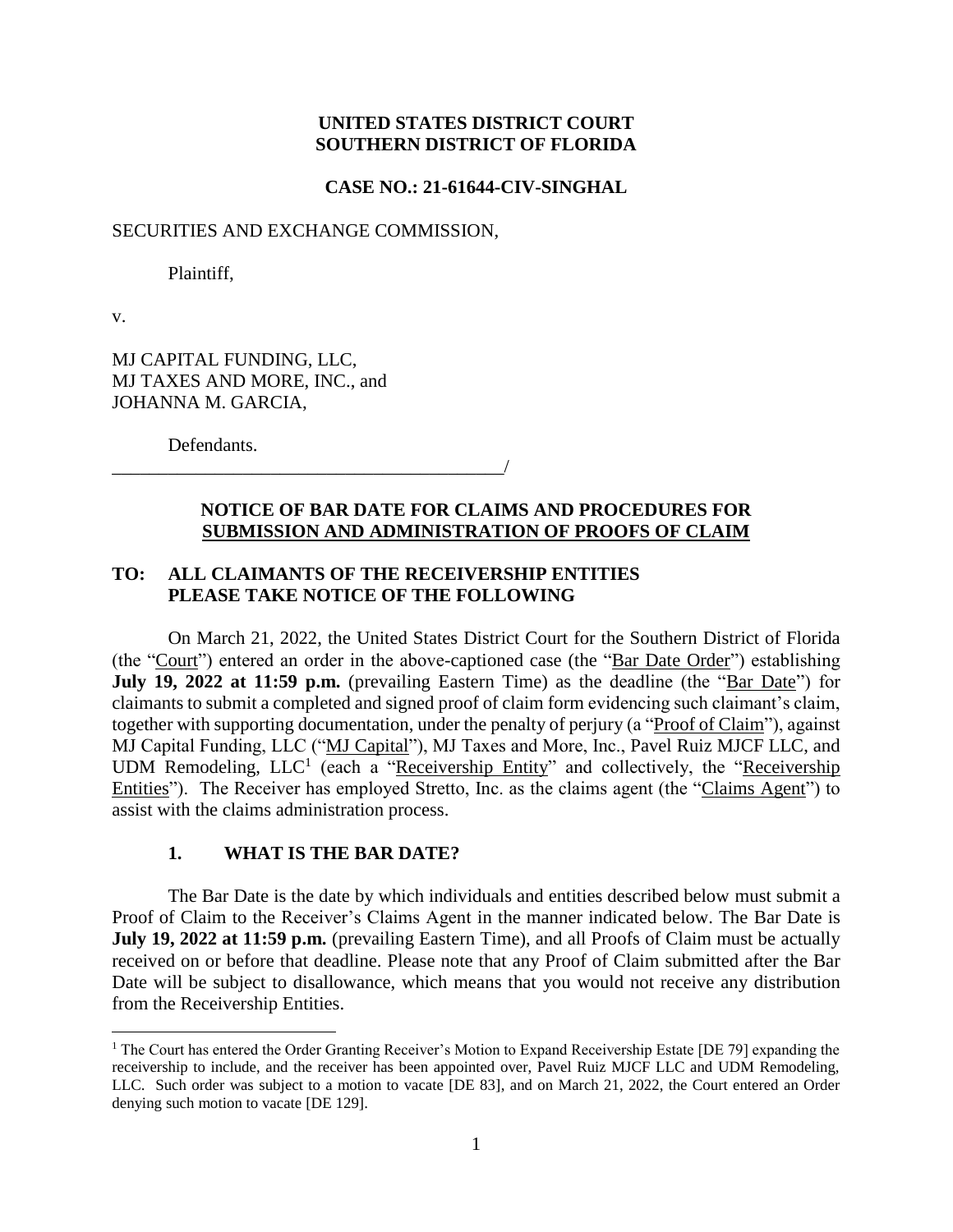# **2. WHO NEEDS TO SUBMIT A PROOF OF CLAIM?**

All persons or entities (including, without limitation, individuals, partnerships, corporations, joint ventures, estates, trusts, and governmental units) that believe they possess: (a) a right to payment or claim of any nature, whether or not such right is reduced to judgment, liquidated, unliquidated, fixed, contingent, mature, unmatured, disputed, undisputed, legal, equitable, secured, or unsecured, against one or more of the Receivership Entities that arose from the beginning of time through the present date; or (b) a right to an equitable remedy for breach of performance if such breach gives rise to a right to payment, whether or not such right to an equitable remedy is reduced to judgment, fixed, contingent, matured, unmatured, disputed, undisputed, secured, or unsecured, against one or more of the Receivership Entities that arose from the beginning of time through the present date, must submit a Proof of Claim by the Bar Date, regardless of whether such claim has been acknowledged by the Receiver (each a "Claimant" and collectively "Claimants").

Claimants include, but are not limited to, a person or entity that holds a claim against one or more of the Receivership Entities based on the following:

- any investment in a Receivership Entity, including funds provided to MJ Capital for the purpose of funding a Merchant Cash Advance;
- the provision of goods or services to any Receivership Entity that has not been paid in whole or in part;
- money loaned to any Receivership Entity that has not been paid in whole or in part;
- unpaid wages, compensation, or other employment benefits;
- tax liabilities, including those held by federal and state governments;
- primary, secondary, direct, indirect, secured, unsecured, or contingent liability; and
- contract, tort, indemnity, reimbursement, subrogation theories or other legal or equitable theory.

This notice is being sent to many persons and entities that have had some relationship or have provide funds to the Receivership Entities. The fact that you have received this notice and proof of claim form does not necessarily mean that you are a Claimant, that you have a valid claim, or that the Court or the Receiver believes you have a valid claim against the Receivership Entities.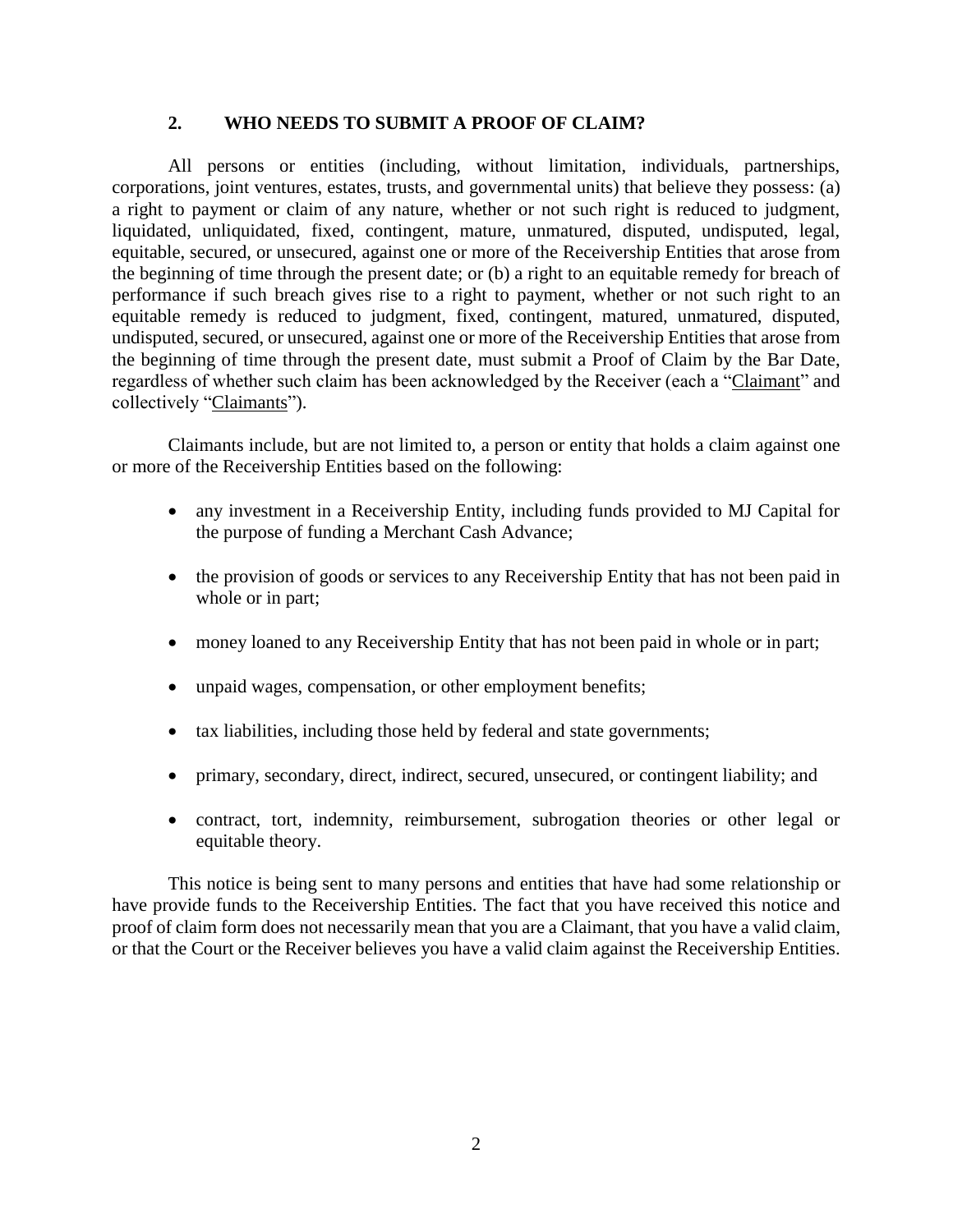## **3. DO I NEED TO SUBMIT A PROOF OF CLAIM IF I HAVE PREVIOUSLY SUBMITTED EVIDENCE OF A CLAIM?**

Yes. All Claimants must submit Proofs of Claim by the Bar Date.A Claimant that has previously submitted information regarding a claim to the Receiver, whether through the Receiver's website (https://kttlaw.com/mjcapital/), the Receiver's email address MJCapital@kttlaw.com or to the Receiver or her counsel directly, must submit a Proof of Claim with respect to such claim.

## **4. WHAT ARE THE CONSEQUENCES OF NOT SUBMITTING A PROOF OF CLAIM?**

ANY CLAIMANT WHO IS REQUIRED TO SUBMIT A PROOF OF CLAIM, BUT THAT FAILS TO DO SO IN A TIMELY MANNER OR IN THE PROPER FORM, WILL BE FOREVER BARRED, ESTOPPED, AND ENJOINED TO THE FULLEST EXTENT ALLOWED BY APPLICABLE LAW FROM ASSERTING, IN ANY MANNER, SUCH CLAIM AGAINST THE RECEIVERSHIP ENTITIES AND THEIR RESPECTIVE PROPERTY AND ESTATES; WILL NOT BE PERMITTED TO OBJECT TO ANY DISTRIBUTION AND LIQUIDATION PLAN PROPOSED BY THE RECEIVER ON ACCOUNT OF SUCH CLAIM; WILL BE DENIED ANY DISTRIBUTIONS UNDER ANY DISTRIBUTION AND LIQUIDATION PLAN IMPLEMENTED BY THE RECEIVER ON ACCOUNT OF SUCH CLAIM; AND WILL NOT RECEIVE ANY FURTHER NOTICES ON ACCOUNT OF SUCH CLAIM. FURTHER, THE RECEIVERSHIP ENTITIES AND THEIR RESPECTIVE PROPERTY AND ESTATES WILL BE DISCHARGED FROM ANY AND ALL INDEBTEDNESS OR LIABILITY WITH RESPECT TO SUCH CLAIM.

# **5. WHERE CAN I GET A COPY OF THE PROOF OF CLAIM FORM?**

For your convenience, enclosed with this notice is a proof of claim form. A copy of the proof of claim form is also available on the Receiver's website for this case at [https://kttlaw.com/mjcapital/.](https://kttlaw.com/mjcapital/) The Receiver will also provide this notice and the proof of claim form to any potential Claimant who makes a written request for such documents to the e-mail address [TeamMJCapital@stretto.com,](mailto:TeamMJCapital@stretto.com) or the physical address MJ Capital Claims c/o Stretto, 410 Exchange, Ste. 100, Irvine, CA 92602.

### **6. HOW DO I SUBMIT MY PROOF OF CLAIM FORM?**

A completed and signed proof of claim form, together with supporting documentation, must be submitted to the Claims Agent, so as to be **actually received** no later than **July 19, 2022 at 11:59 p.m.** (prevailing Eastern Time). Proof of claim forms must be submitted to the Claims Agent by: (a) electronic submission via [https://cases.stretto.com/mjcapital,](https://cases.stretto.com/mjcapital) (b) courier service, hand delivery, or mail addressed to MJ Capital Claims c/o Stretto, 410 Exchange, Ste. 100, Irvine, CA 92602, or (c) electronic mail, as an attachment in portable document format (.pdf) to [TeamMJCapital@stretto.com.](mailto:TeamMJCapital@stretto.com) Proof of claim forms should not be filed with the Court, and any proof of claim forms so filed will not be considered properly submitted.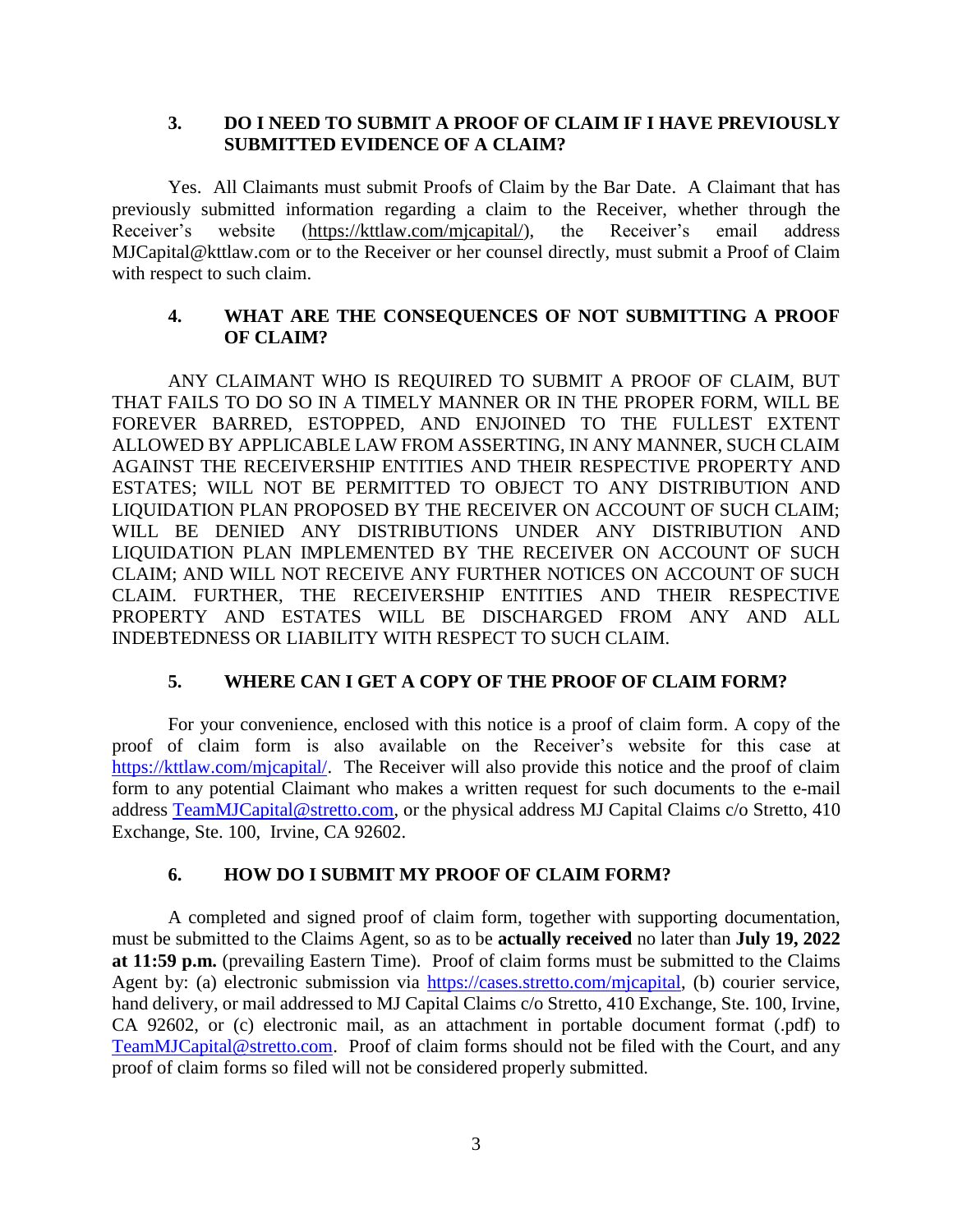If you have a claim against more than one Receivership Entity, you must submit a separate proof of claim form against each such Receivership Entity and identify on each proof of claim form the particular Receivership Entity against which the proof of claim form is asserted. Your failure to identify the correct Receivership Entity on a proof of claim form may be grounds for objection to, and disallowance of, the claim. However, you may submit proof of claim forms against all of the Receivership Entities if, based upon a reasonable investigation, you believe that you hold a claim against those Receivership Entities or you are unsure which Receivership Entity you hold a claim against.

# **7. SUPPORTING DOCUMENTS**

You should attach to each proof of claim copies of all documents available to you that could support your claim. Such documentation may include, but is not limited to:

- copies of personal checks, cashier's checks, wire transfer advices, cash receipts, and other documents evidencing the investment of funds;
- copies of each signed investment contract;
- a chronological accounting of all money and other assets received by you, directly or indirectly, from any Receivership Entity, whether such monies are denominated as the return of principal, interest, commissions, referral fees, affiliate payments, or otherwise;
- copies of all agreements, promissory notes, purchase orders, invoices, itemized statements of running accounts, contracts, court judgments, mortgages, security agreements, evidence of perfection of lien; and
- other documents evidencing the amount and basis of the Claim. DO NOT SEND ORIGINAL DOCUMENTS. If such supporting documentation is not available, please explain why in an addendum that is attached to your Proof of Claim.

# **8. CONSENT TO JURISDICTION AND WAIVER OF JURY TRIAL**

BY SUBMITTING A PROOF OF CLAIM, YOU CONSENT AND SUBMIT TO THE EXCLUSIVE JURISDICTION OF THE UNITED STATES DISTRICT COURT FOR THE SOUTHERN DISTRICT OF FLORIDA FOR ALL PURPOSES AND AGREE TO BE BOUND BY SUCH COURT'S DECISIONS, INCLUDING, WITHOUT LIMITATION, AS TO CLAIMS, OBJECTIONS, DEFENSES OR COUNTERCLAIMS BETWEEN YOU AND ANY RECEIVERSHIP ENTITY AND/OR THE RECEIVER. FURTHER, BY SUBMITTING YOUR PROOF OF CLAIM, YOU AGREE TO WAIVE ANY RIGHT TO A JURY TRIAL WITH RESPECT TO YOUR PROOF OF CLAIM, AND ANY RELATED CLAIMS, OBJECTIONS, DEFENSES, AND COUNTERCLAIMS.